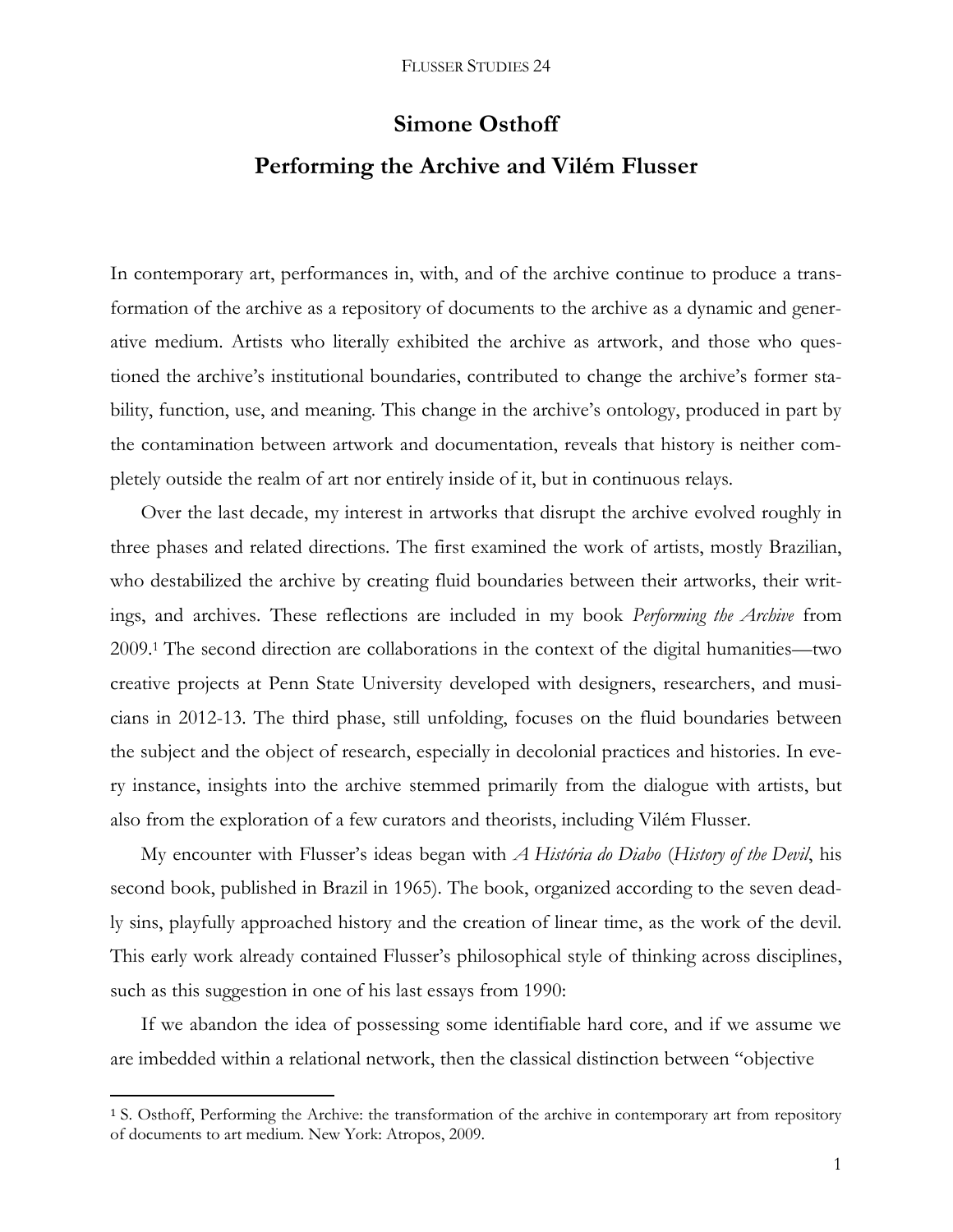knowledge" and "subjective experience" will become meaningless. If inter-subjectivity becomes the fundamental category of thinking and action, then science will be seen as a kind of art (as an intersubjective fiction), and art will be seen as a kind of science (as an intersubjective source of knowledge).<sup>2</sup>



Simone Osthoff, Performing the Archive

In 2007, I visited Flusser's archive at the Universität der Künste in Berlin and I began to think of its unique organization—around key concepts and the multiple translations-versions of his essays, published in the four languages—as a dynamic artistic project in itself. And I believe that was also the perspective of the curators of the 2015-16 exhibition *Without Firm Ground: Vilém Flusser and the Arts*, which displayed and discussed Flusser's archive and philosophical legacy in three exhibition venues and symposia.<sup>3</sup>

[http://westdenhaag.nl/exhibitions/16\\_04\\_Flusser/more1](http://westdenhaag.nl/exhibitions/16_04_Flusser/more1)

l

<sup>2</sup> Vilém Flusser, "On Memory (Electronic or Otherwise)", Leonardo, Vol. 23, No. 4, (1990): 399.

<sup>3</sup> Bodenlos—Vilém Flusser und die Künst [Without Firm Ground—Vilém Flusser and the Arts] was curated by Siegfried Zielinski, Baruch Gottlieb, and Peter Weibel. It was showcased at the ZKM in Karlsruhe (Aug. 14 - Oct. 18, 2015), the Akademie der Künste in Berlin (Nov. 19, 2015 to Jan. 10, 2016); and at West Den Haag in The Hague 2016 (Mar 19th – May 7th 2016). In each venue, the exhibition was accompanied by an international symposium. I participated in the West Den Haag Symposium: Vilém Flusser—Synthetic Thinking (April 15-16, 2016), videos of the conference at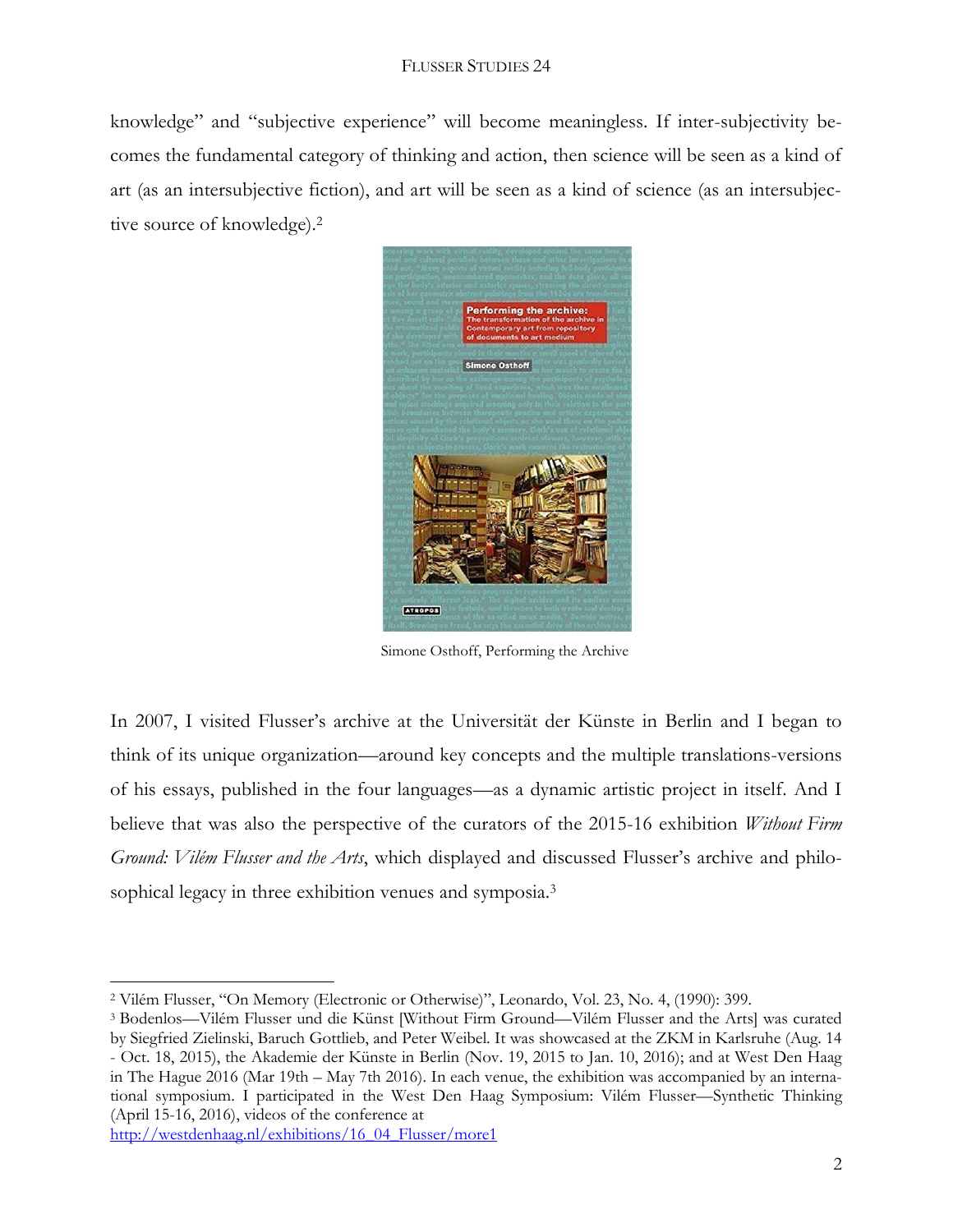#### FLUSSER STUDIES 24

Similar concerns with language, translation, and the development of digital culture are central to artists who challenged traditional definitions of the archive, especially Paulo Bruscky and Eduardo Kac, who explore verbal and visual dimensions of technology, communication networks, architectural spaces, and performances, while also historicizing the movements they participate in in the 1970s and 1980s.



Visiting the Vilém Flusser Archive in Berlin in 2007

Lygia Clark's and Hélio Oiticica's participatory legacies were also influential, especially Clark's emphasis on the topology of the Mobiüs Strip, a concept which seamlessly connects inside and outside, beginning and end, above and below. It suggests, as did Flusser, a more fluid research method of exchange between subject and object, distance and engagement, science and art.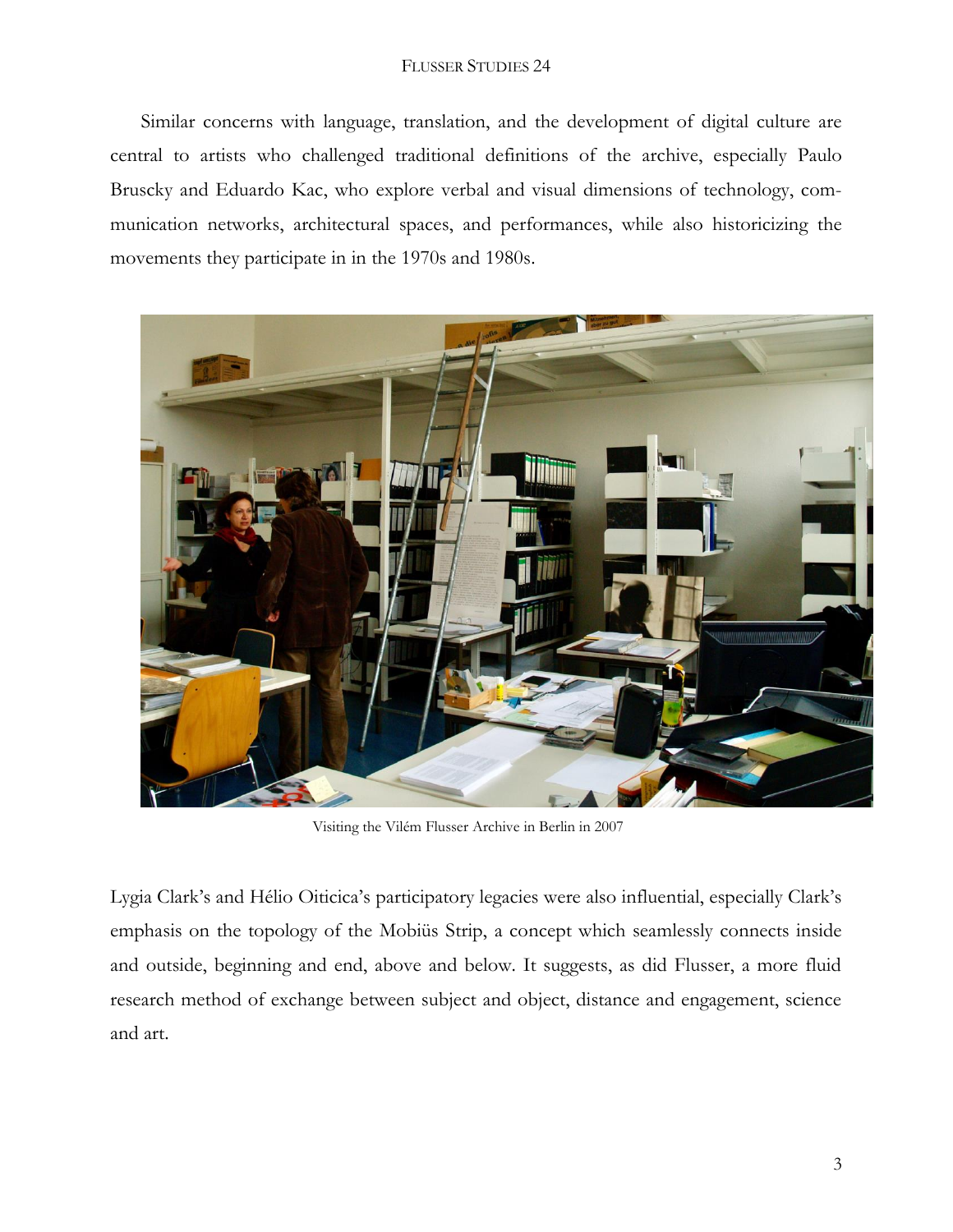#### FLUSSER STUDIES 24



Paulo Bruscky's archives in the Torreão neighborhood, Recife, Brazil, 2004. (Photograph by Léo Caldas, provided by the artist).

### **Playing data archives in the context of the digital humanities**

In 2012, looking for ways to visualize the almost three thousand pages of a newspaper archive—the *Suplemento Dominical do Jornal do Brasil*— published in Rio de Janeiro between 1956 and 1961, I began collaborating with designer Candice Ng. We first made a video piece identifying visual patterns that could be translated into other media. Later this video, which translated graphic elements into shapes and rhythms, was automatized by a computer programmer, opening up through OCR technology, ways to search text, in addition to opening this archive for new forms of research and interpretation.

The Suplemento Dominical do Jornal do Brasil—SDJB is a newspaper cultural supplement published in Rio de Janeiro between 1956 and 1961, when it became a venue for much of the cultural debate during the visionary years of the Jucelino Kubitschek's government. The SDJB made history, both in form and content, with its graphic design increasingly reflecting concrete and later neoconcrete ideas, which after 1959, influenced the design of the whole newspaper, transforming the Jornal do Brasil into a standard of innovation for years to come. (This video can be found here: [https://vimeo.com/46111510\)](https://vimeo.com/46111510)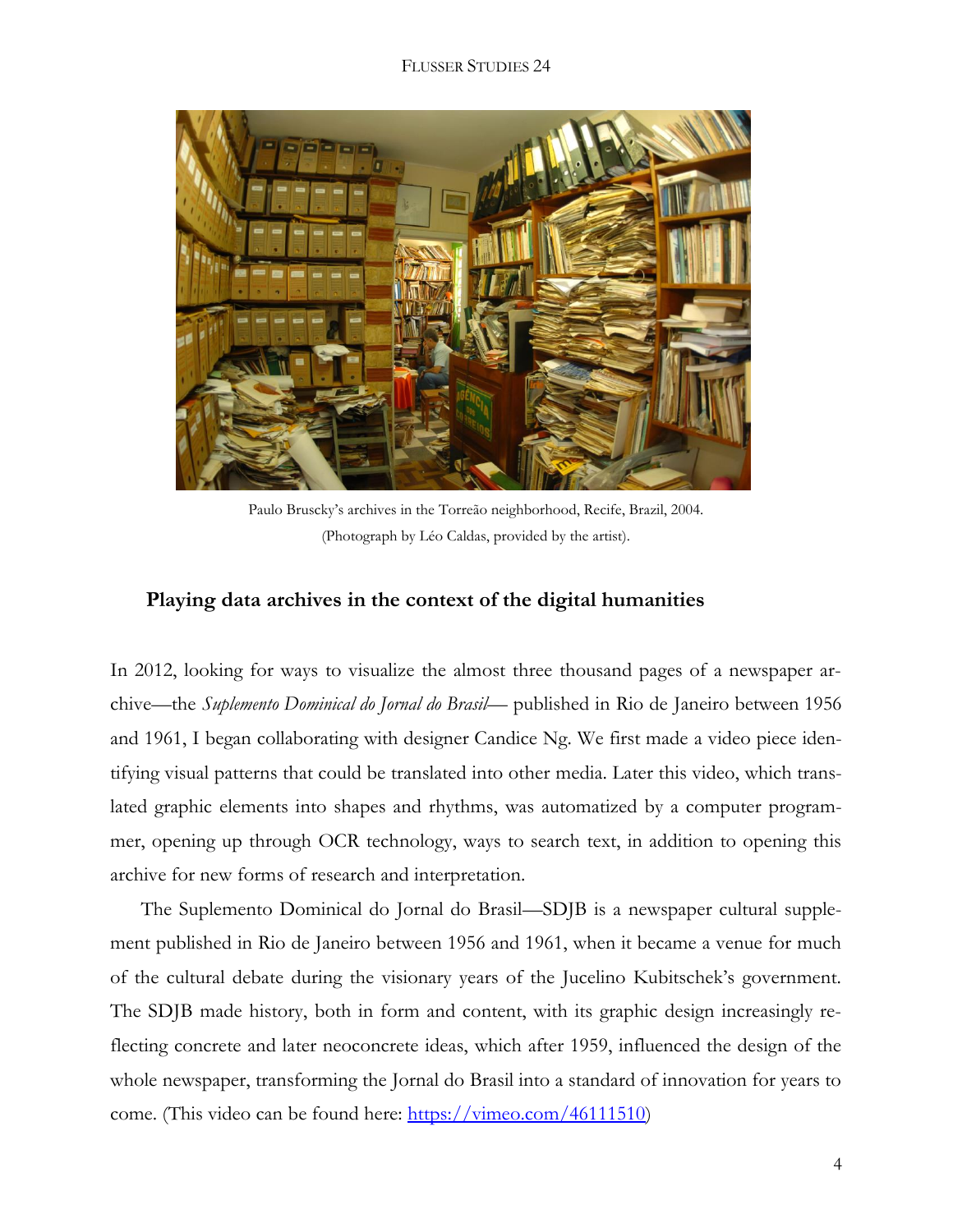

Study for the Suplemento Dominical do Jornal do Brasil video showing the graphic innovations of this publication. Photograph by Candice Ng, 2012.

This project grew into a larger collaborative research exploring various forms of data visualization, materialization, and sonification. Titled *Playing the Archive*, the collaboration took place in the Studio Lab—a research incubator bringing together the arts and sciences at Penn State University. Participants included Nilam Ram, Brian Orland, Candice Ng, Michael Coccia, Simone Osthoff, Mark Ballora, as wel as visiting percussionists Robyn Schulkowsky and Joey Baron. This project culminated in a well-attended public performance in the Bio Behavioral Health Building auditorium on Feb. 4, 2013, when nine data archives were played as musical scores, including the eight pages of the Neoconcrete Manifesto published in the *Suplemento Dominical do Jornal do Brasil*. (Videos and documentation of this project can be found here: [http://playingthearchive.com/#/\)](http://playingthearchive.com/#/)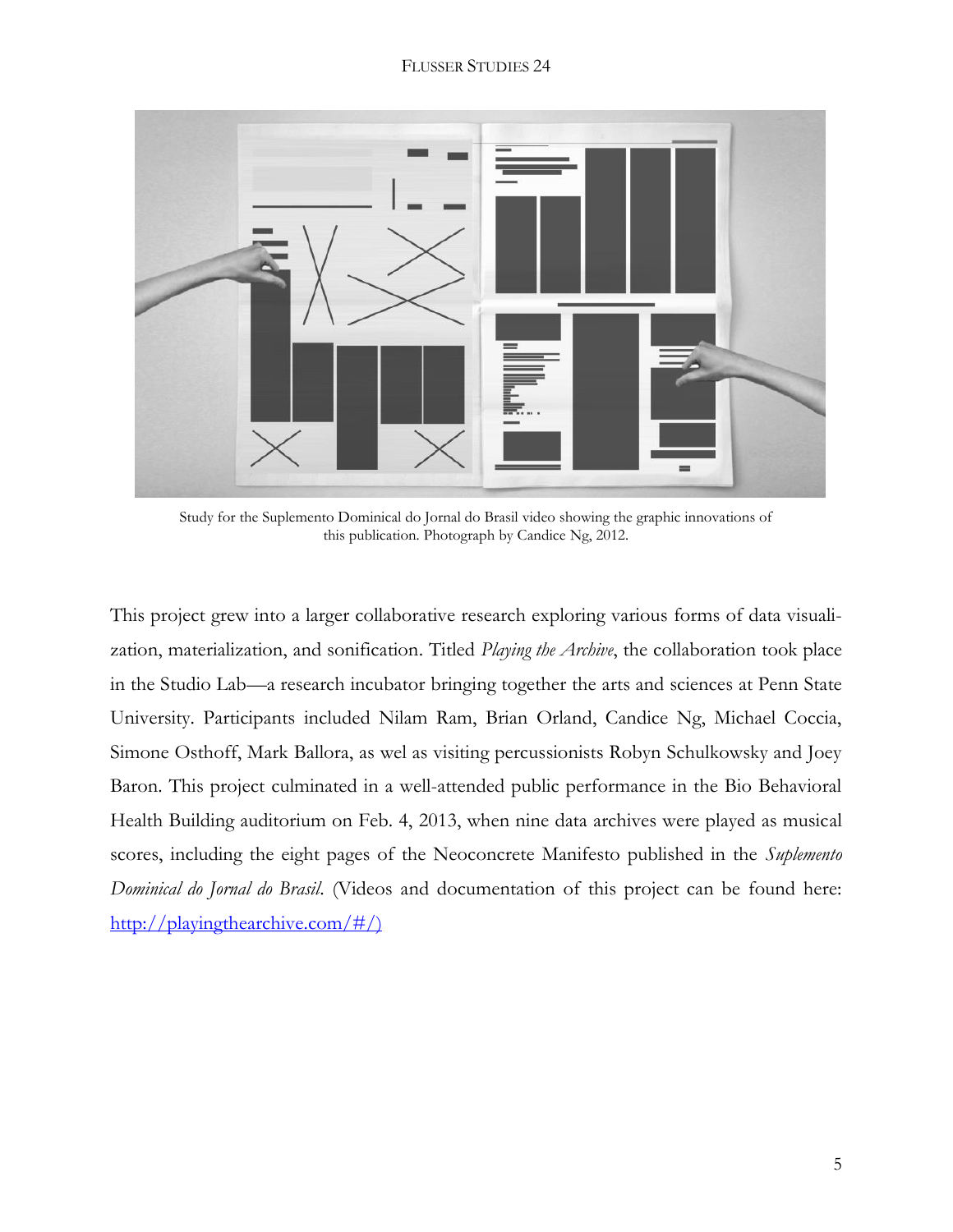#### FLUSSER STUDIES 24



Studio Lab workshop in preparation to the *Playing the Archive* performance, February, 2013

In this performance, Schulkowsky and Baron read the graphic patters of the eight pages of the Neoconcrete manifesto as a music score, assigning different sounds and rhythms to headlines, text columns, concrete poems, and photographs. And also by interpreting the white space of the pages as pauses. More than fifty years after its publication, we heard the rhythms of this remarkable work, which I continue to analyze.

### **What do we owe to our "object" of study?**

Decolonial practices and shifting boundaries between subject and object have been the third emphasis of my research on archives since 2010, as I continue to engage the challenges of historicizing contemporary media art by focusing on the exclusion of cultural heritages, usually located at the margins of mainstream histories. Collections and histories of display explored by curators, designers, and artists often point to *other* histories through original approaches to the obsolescence of artifacts. Among them is the Turkish acclaimed author Orhan Pamuk's hybrid project *The Museum of Innocence*, which combines a novel, published in 2006, and the creation of a museum with the same name, inaugurated in Istanbul in 2013.